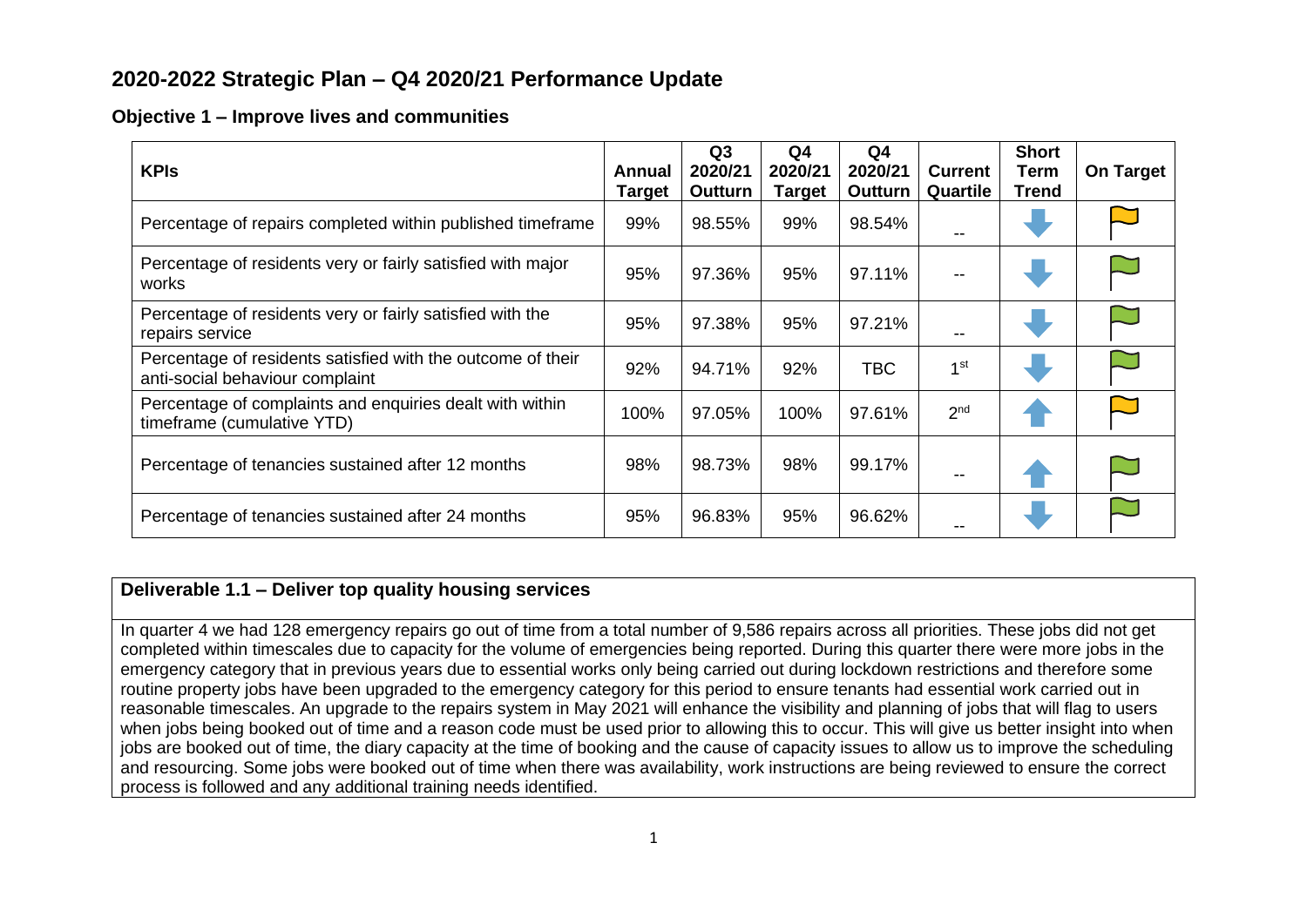Routine repairs resumed from the 29<sup>th</sup> March 2021 following the easing of restrictions. The backlog of repairs reported throughout the periods of lockdown have all been appointed, with most trades booked out with full dairies until the end of May with longer duration works such as plastering booked out until the end of June 2021. Contractors are assisting with clearing the backlog of responsive repairs where possible.

We have appointed extra electrical contractors to assist our in-house team completing the 5-year electrical testing this year and the backlog of 1,450 5-year electrical tests not completed in the 2020-21 year.

An independent body have awarded us the Customer Service Excellence quality mark for making a real difference to our customers. As part of our commitment to making sure we care, respect, listen and do the right thing by our customers we have been awarded a three year accreditation for the customer service we provide.

A new version of the anti-social behaviour (ASB) ReACT case management system has been implemented which is reducing paperwork although there are issues with this version, which is being resolved by the supplier. This means that the result for Q4 is currently unavailable.

At the end of quarter 4 Housing Management teams were dealing with 175 ASB cases, having closed 106 ASB cases and opened 120 new cases in this period. Virtual court hearings via telephone conferencing continue and in-person hearings take place where appropriate at the Plymouth Courts. In this quarter our in-house legal team have attended 25 court hearings, held 19 telephone hearings and 6 in person court hearings. Further hearings included two gas no-access telephone hearings and one in person hearing. In addition Tozers our law firm have progressed eight court cases.

Most Housing with Support Services continue to be delivered remotely by telephone or online. Though Housing with Support Officers are attending schemes at least one a week for essential and emergency tasks, including routine health and safety checks.

### **Deliverable 1.2 – Listen and respond to residents, staff and partners**

Work is progressing well with implementing a digital on-boarding process for new tenancies via the MyPCH portal in May 2021.

We have implemented electronic signatures for key resident documents and contracts reducing the need for face to face contact during periods of lockdown (protecting residents and staff) and improving efficiency (time taken to sign / exchange documents and contracts). In the last quarter 277 resident documents/contracts have been signed via electronic signatures.

The end of year figure for responding to complaints within timeframe is 97.61%. During 2020-2021 there were a total of 13 complaints that were responded to out of time, of these 11 complaints were responded out of time in quarters 1 and 2, and 2 complaints have been responded out of timescale in quarter 4.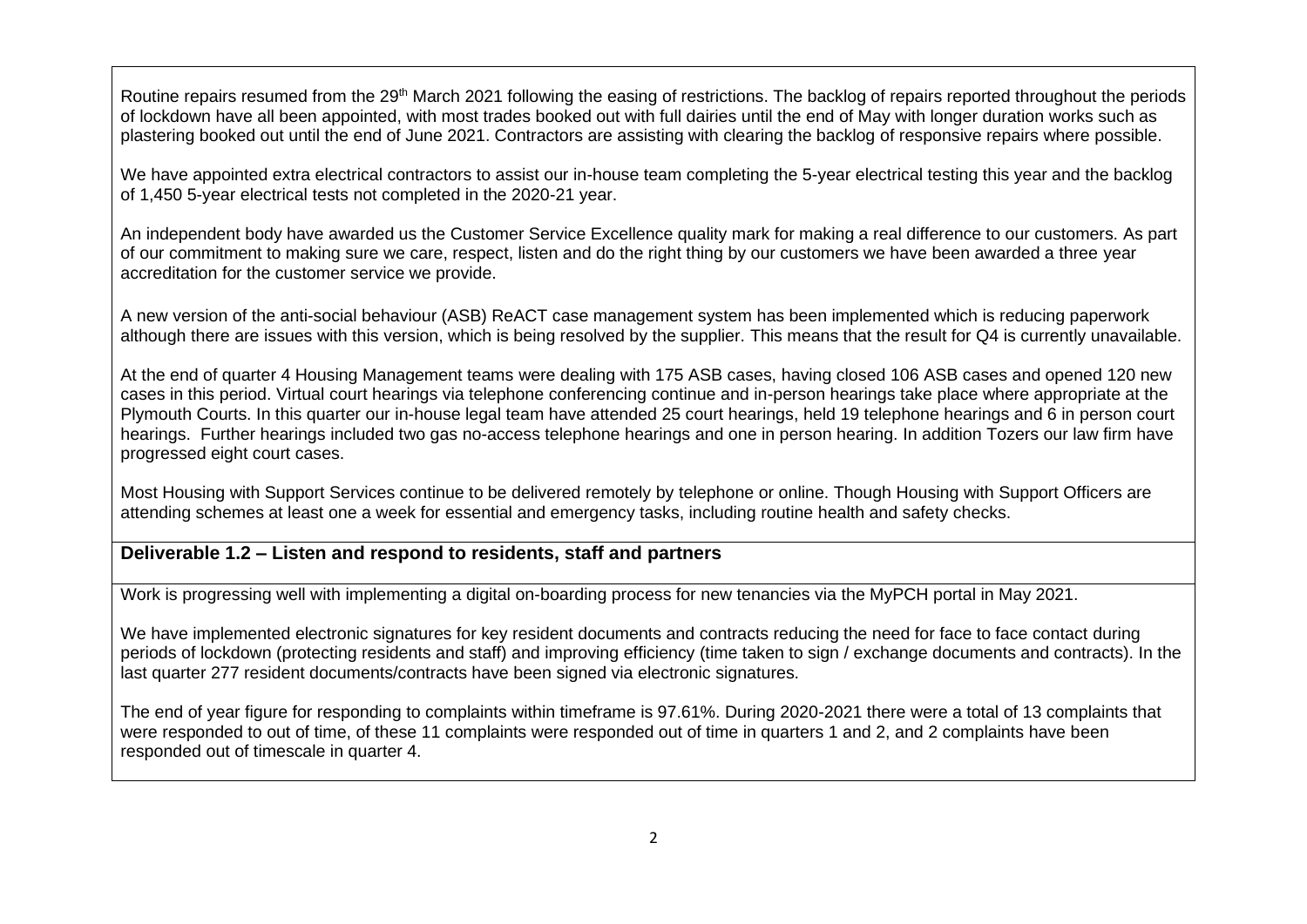Resident scrutiny has re-started and initially this will be online only. Recruitment for new tenants to lead this new scrutiny will take place in late April or early May 2021. The chosen topic for scrutiny will be how contractors interact with residents.

We supported the Plymouth community group Cliik with giving out free meals to people in hardship during the end of February and March 2021.

#### **Objective 2 – Look after our homes**

| <b>KPI</b>                                                                                         | Annual<br><b>Target</b> | Q <sub>3</sub><br>2020/21<br>Outturn | Q <sub>4</sub><br>2020/21<br><b>Target</b> | Q <sub>4</sub><br>2020/21<br><b>Outturn</b> | <b>Current</b><br>Quartile | <b>Short</b><br>Term<br><b>Trend</b> | On.<br><b>Target</b> |
|----------------------------------------------------------------------------------------------------|-------------------------|--------------------------------------|--------------------------------------------|---------------------------------------------|----------------------------|--------------------------------------|----------------------|
| Percentage of homes with an energy rating of C<br>and above                                        |                         | 56%                                  | ---                                        | 70.44%                                      | ---                        |                                      |                      |
| Percentage of homes with a valid landlord's gas<br>safety check                                    |                         | 99.92%                               | 100%                                       | 99.95%                                      | 3 <sup>rd</sup>            |                                      |                      |
| Average number of days to re-let routine void<br>property                                          | 20 days                 | 56.47                                | 20 days                                    | 55.36                                       | 4 <sup>th</sup>            |                                      |                      |
| Rent lost due to voids as a percentage of annual<br>debit (void rent loss)                         | 0.8%                    | 0.78%                                | 0.8%                                       | 0.79%                                       | 1 <sup>st</sup>            |                                      |                      |
| Percentage of communal areas requiring a fire risk<br>assessment with a valid fire risk assessment | 100%                    | 100%                                 | 100%                                       | 100%                                        |                            |                                      |                      |
| Current tenant rent arrears as a percentage of<br>annual debit                                     | 2%                      | 2.13%                                | 2%                                         | 1.36%                                       | 2 <sub>nd</sub>            |                                      |                      |

#### **Deliverable 2.1 – Manage and improve our homes in the most effective way**

The project works at the Mount Wise Towers are reaching the final stages. The scaffolding at Lynher House is being dismantled and for Tavy House roof works are complete and scaffold dismantling is imminent. The Tamar House roof works are progressing and the scaffolding is due to be dismantled in approximately four weeks (as at the end of April 2021). The next phase will consist of mainly scaffold removal, followed by the ground floor works and we are working towards a completion date of the first week in July 2021. A new Tenant Liaison Officer role is now in place specifically for the Mount Wise Towers.

Two key modernisation projects in the 2020-21 programme commenced for Keyham Road, St Leo Place and Stokes Road, which will see improvement to the thermal efficiency of these homes and the appearance of the communal areas.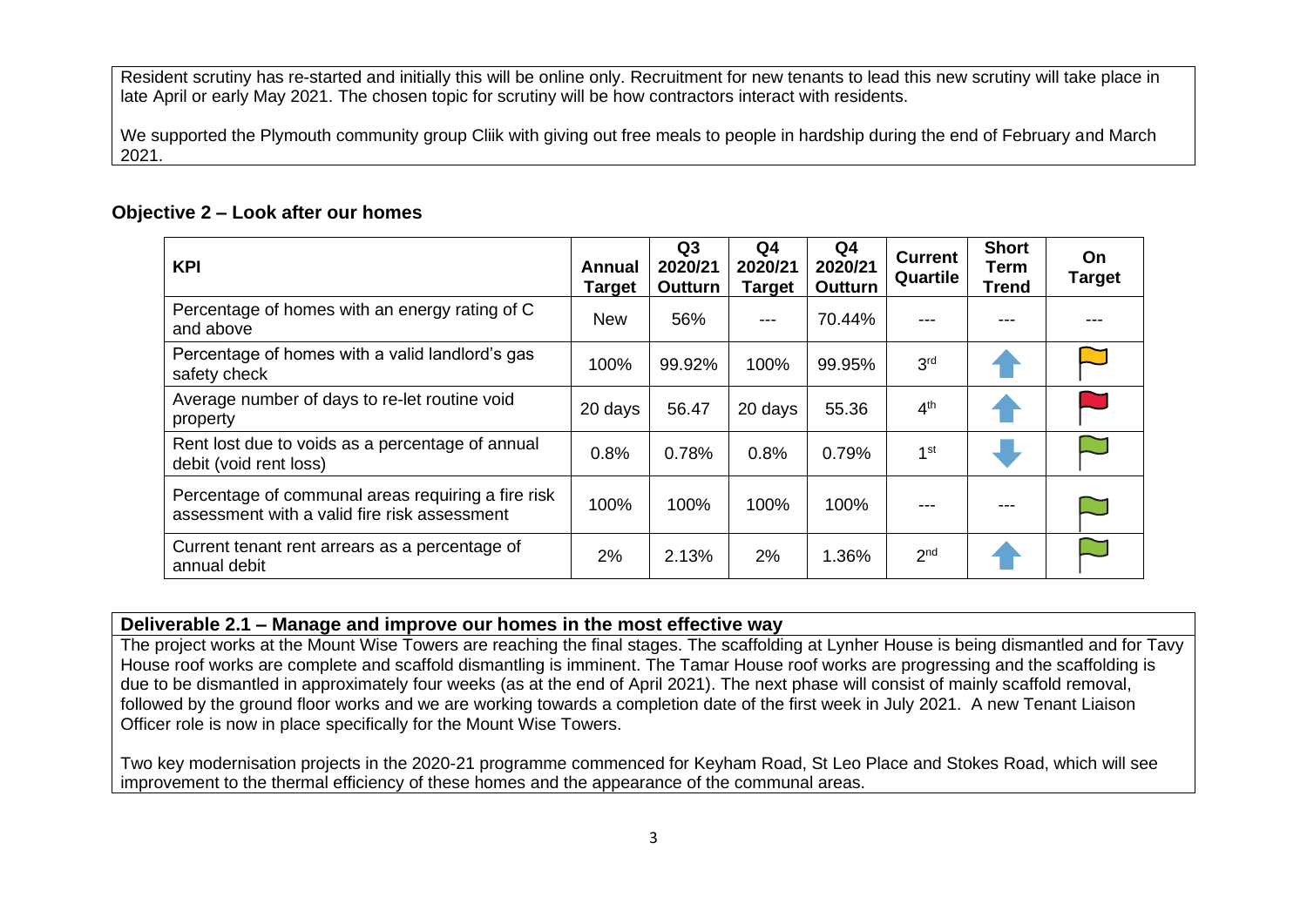The average re-let time continues to be above target due to additional controls in place to maintain social distancing and prevent the transmission of Covid-19 during the repairs process. The existing controls for repairs will be reviewed when the government guidance is updated. However in anticipation of this new guidance, there are some changes which are being implemented from May 2021 that will see an improvement in the overall re-let time. This includes the re-starting of pre-inspecting properties in the notice period before the tenant leaves, which will help the Housing Choices team advertise the properties earlier.

We will also restart physical viewings where beneficial such as on sheltered housing, viewings during void works (where social distancing can be maintained), and we have additional resources in the Housing Choices team until March 2022 to help speed up the lettings process. Additionally, we are carrying out a lean review of the voids process to understand what further changes are necessary to improve the re-let time.

The end of year position for current rent arrears was 1.36%, which is within target. This year-end performance is better than the quarter 4 figure for 2019-20 at 1.43% which is a significant achievement given the financial challenges facing our tenants due to the pandemic and the largest increase of tenants claiming Universal Credit (UC), which reached 3,958 at the end of March 2021, an increase of 248 over quarter 4. At the end of the 2020-21 the Financial Inclusion Officers had 82 active cases open.

### **Deliverable 2.2 – Keep residents safe and warm**

At the end of March 2021 70.44% of our homes have an energy rating of C and above. Please note that we have reverted to using the data which includes cloned surveys, which is in line with current practice in the rest of the sector.

|                        | <b>Energy Efficiency Rating</b> |        |        |        |      |       |       |               |
|------------------------|---------------------------------|--------|--------|--------|------|-------|-------|---------------|
|                        |                                 |        |        |        |      |       |       | <b>No EPC</b> |
| <b>Number of homes</b> | 94                              | 1788   | 7988   | 3809   | 261  | 42    |       | ∸             |
| Percentage of<br>homes | 0.67%                           | 12.76% | 57.01% | 27.19% | .86% | 0.30% | 0.05% | 0.16%         |

At the end of March 2021 the percentage of homes with a valid gas safety check was 99.95% with 7 properties having an expired certificate. The expired certificates are due to a mixture of no access to the property and escalations to the in-house Legal team, awaiting a court date and an injunction applied for.

A new format for fire risk assessments has been developed which will be more reader friendly. All the fire risk assessments for 2020-2021 were completed in time.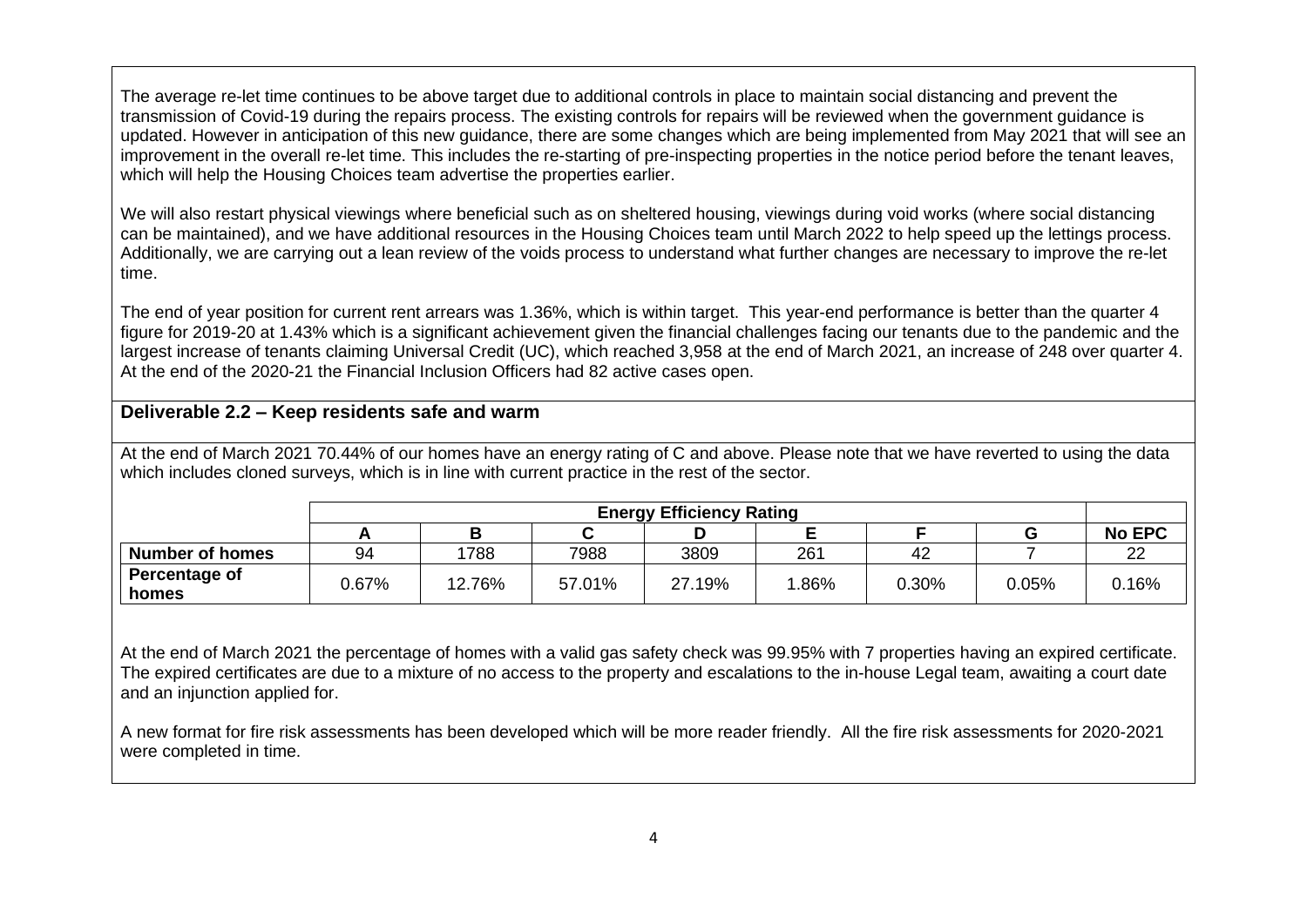#### **Objective 3 – Build new homes in Plymouth and beyond**

| <b>KPI</b>                                                            | <b>Current</b><br><b>Target</b> | Q <sub>3</sub><br>2020/21<br>Outturn | Q4<br>2020/21<br><b>Target</b> | Q4<br>2020/21<br>Outturn | <b>Current</b><br>Quartile | <b>Short</b><br>Term<br><b>Trend</b> | On Target |
|-----------------------------------------------------------------------|---------------------------------|--------------------------------------|--------------------------------|--------------------------|----------------------------|--------------------------------------|-----------|
| Number of new affordable homes completed and<br>handed over (overall) | 115                             | 91                                   | 115                            | 97                       |                            |                                      |           |

## **Deliverable 3.1 – Build and buy more homes**

Plymouth Community Homes (PCH) development sites have been impacted by the national third lockdown that has put pressure on the construction industry, and has limited materials, staff availability and resources across all developments. Despite the pandemic we have completed 97 new affordable homes in 2020-2021, just short of the 115 target. The outstanding 18 homes are now re-forecast to complete in the first quarter of 2021-2022 for North Prospect on Phase 5 (6 homes), and Chaucer Way (12 homes). PCH are in the process of rectifying land ownership issues with Sovereign Housing at Chaucer Way, which has caused a delay with handover of the final properties.

Shared ownership sales continue to thrive with seven completions in quarter 4. This generated sales receipts of almost £600k with the majority of first tranche sales at 45% share of the open market value.

## **Deliverable 3.2 – Expand outside of Plymouth**

Since January 2021 the Board have approved new projects at Bere Alston and Castle Street, Bodmin. Planning is currently refused at Bere Alston, the developer Burrington Estates are looking to appeal this decision. The Castle Street, Bodmin scheme will increase PCH stock by 51 new homes, and the Bere Alston scheme if approved by 31 new homes.

PCH has just exchanged contracts with Wainhomes to deliver 46 new homes (32 affordable rent, 14 shared ownership) at Charter Way, Liskeard. These homes will be delivered over the next 3 years.

The Development team are also negotiating contracts on schemes in Crapstone and Newton Ferrers.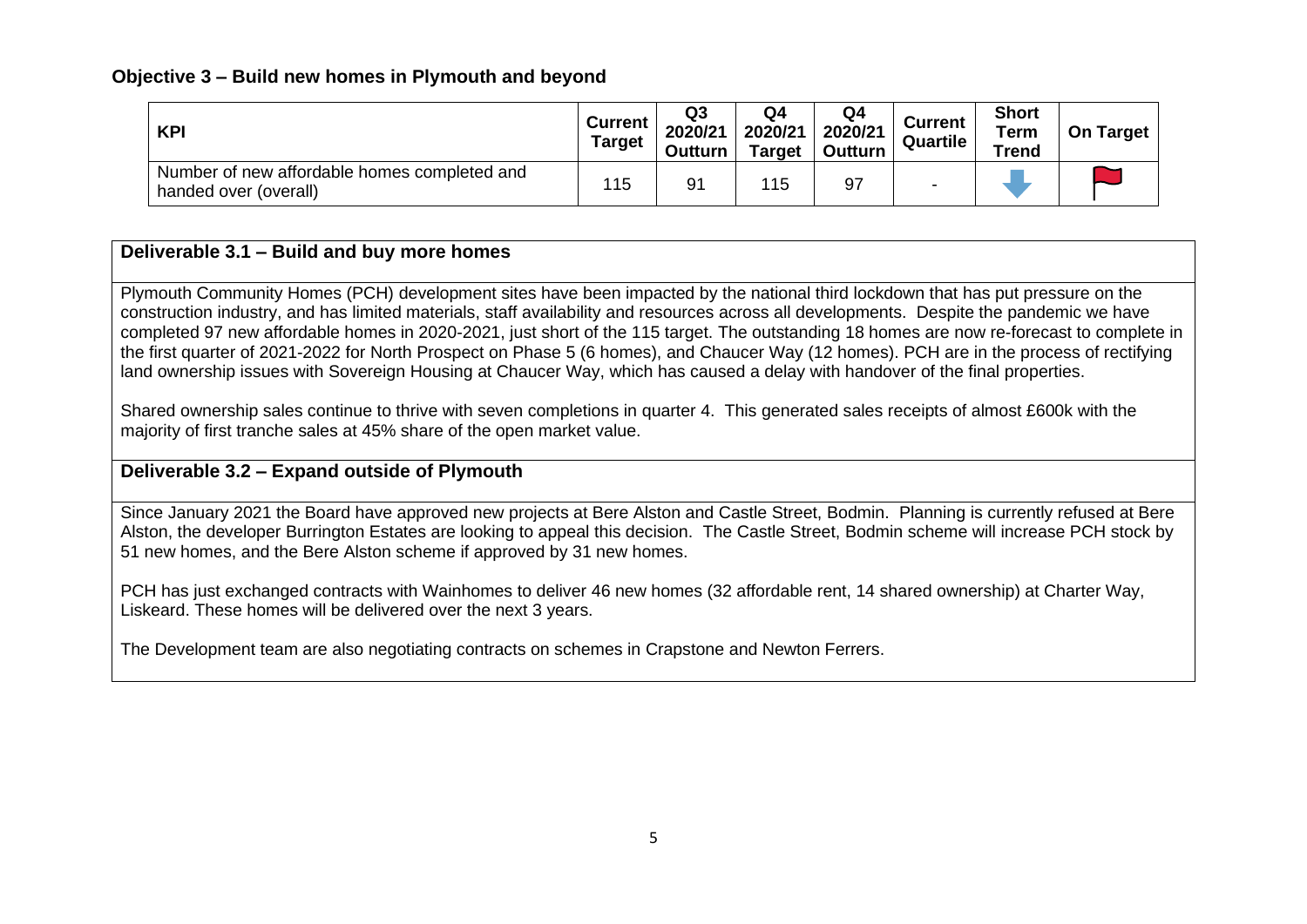#### **Objective 4 – Grow our business**

| <b>KPI</b>                                                                                       | <b>Current</b><br><b>Target</b> | Q <sub>3</sub><br>2020/21<br>Outturn | Q4<br>2020/21<br>Target | Q42020/21<br><b>Outturn</b> | <b>Current</b><br>Quartile | <b>Short</b><br>Term<br>Trend | On<br><b>Target</b> |
|--------------------------------------------------------------------------------------------------|---------------------------------|--------------------------------------|-------------------------|-----------------------------|----------------------------|-------------------------------|---------------------|
| Rent collected from current and former tenants as<br>a percentage of rent due (excl. arrears bf) | 100%                            | 98.12%                               | 100%                    | 100.7%                      | 1 <sup>st</sup>            |                               |                     |
| Total income / surplus from non-social housing<br>activity                                       | £1.501m                         | £1.301 $m$                           | £1.501m                 | £1.375m                     |                            |                               |                     |
| Average number of days sickness per FTE (rolling  <br>year)                                      | 8                               | 7.07                                 | 8                       | 5.92                        | ---                        |                               |                     |
| Percentage of staff very or fairly satisfied with<br>PCH as their employer or net promoter score | <b>New</b>                      | 82%                                  | $---$                   | 82%                         | ---                        | ---                           |                     |

| <b>KPI</b>                                               | <b>Forecast</b> | <b>Budget</b> | <b>Variance</b> |
|----------------------------------------------------------|-----------------|---------------|-----------------|
| EBITDA Operating margin - Financial Strategy >25%        | 31%             | 22%           | 8%              |
| EBITDA-MRI interest cover - Financial Strategy >150%     | 402%            | 225%          | 177%            |
| Net Debt per unit - Financial Strategy $<$ £15,000       | £6,738          | £8,507        | £1,769          |
| Gearing                                                  | 19%             | 25%           | 6%              |
| Headline social housing cost per unit                    | £3,464          | £4,025        | £561            |
| Annual amount spent on the block refurbishment programme | £1.875m         | £3.260m       | £1.385m         |

## **Deliverable 4.1 – Provide a healthy financial and social return for reinvestment**

Financial ratios are better than budgeted due to operating and investment costs being lower than budgeted across all service areas compared to the revised budget approved by the Board in July 2021. The operating surplus is forecast at £9.8m, £6m better than the revised budget.

Spend on the block refurbishment programme was slower than expected due to the delays caused by Covid-19 and the changes implemented to the working environment including restrictions for installing windows. In addition to this a decision was made to delay the Section 20 consultation by over a month to avoid notifying leaseholders just before Christmas of their contribution. There is an underspend of just over £1m. The underspends are because of the lower levels of activity due to Covid-19.

Income from non-social housing activity was just below budget for the year. Shops and other commercial income at c£1.4m is in line with the revised budget.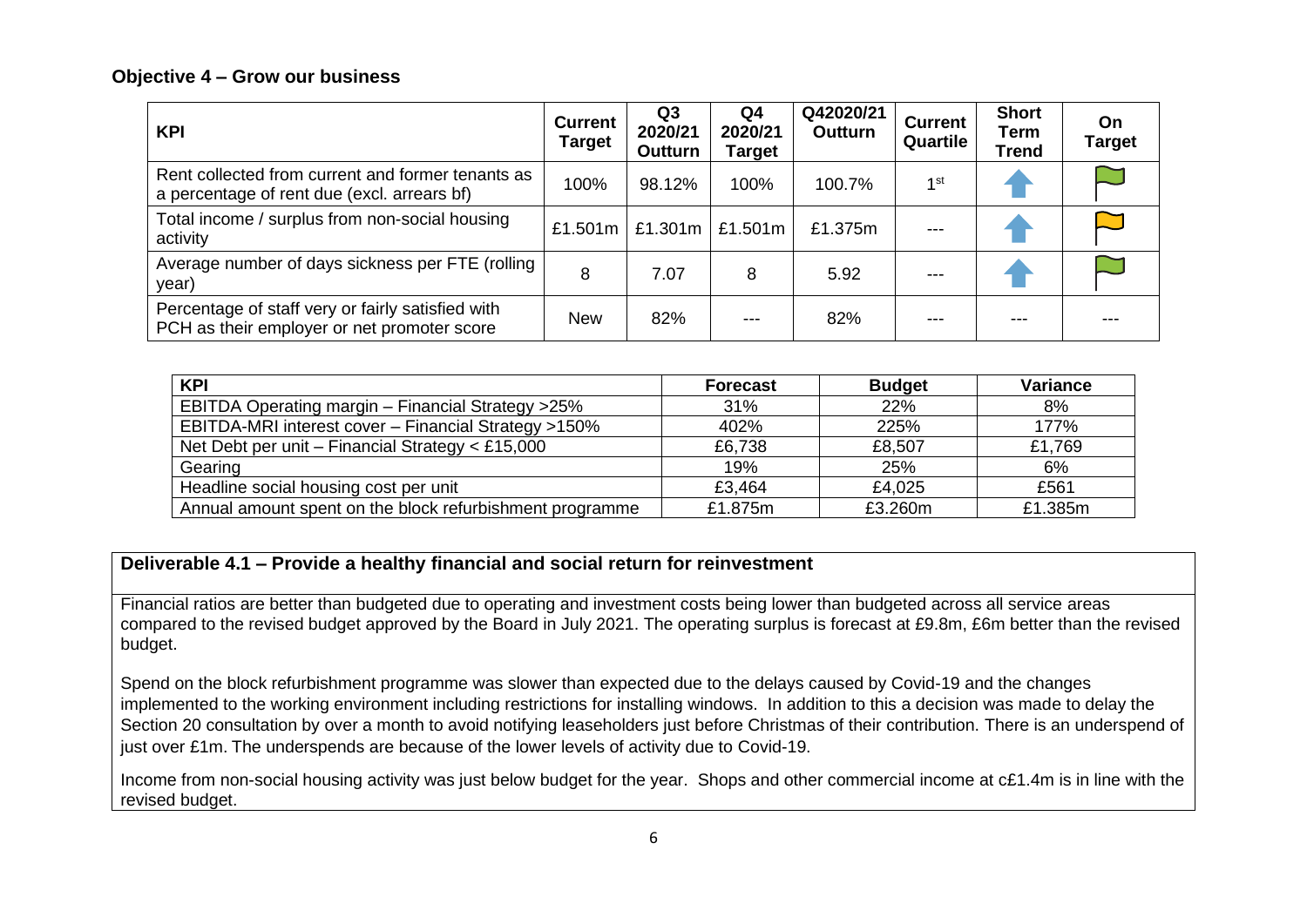PCH Energy outperformed against the budget by £104k due to higher income following exceptionally good weather, and interest costs being less than budgeted due to lower debt requirement.

PCH Manufacturing Services made a loss of £148k following the cessation of activities.

Demand for our commercial properties remains strong. Six new commercial lettings completed in this quarter and there are very low void commercial properties, and excellent arrears collection despite the current position in the retail and hospitality sectors. We have supported our commercial tenants to claim available business grants.

A new Expenses Policy has been approved.

The Governance team are co-ordinating PCH's In-depth Assessment (IDA) by the Regulator of Social Housing. Kier have renewed their lease at Plumer House for a further five years.

A fleet review is under way looking at the type of fleet PCH want to run in the future, to cover greener vehicles, type and size of vehicles, type of ownership and management.

In January 2021, we were informed together with 16 partner organisations that our bid for a Tamara Landscape Partnership was awarded £2.3 million Heritage Lottery funding. This lottery funding success will help PCH residents benefit from a range of landscape, and blue and green projects to be delivered over the coming five years. This includes opportunities for formal training, apprenticeships and informal learning.

#### **Deliverable 4.2 – Be an employer and housing provider of choice**

Human Resources are working on the Investors in People re-accreditation and reviewing the current Staff Handbook.

A trial for employees to claim expenses electronically via Civica Self-Service was carried out in quarter 2 and following the positive response of this it was launched to all staff during March 2021 who have self-service access.

Following the announcement of the third national lockdown Human Resources developed a Childcare Response after concerns were raised by employees who were expected to re-start home schooling. This involved changes to start and finish times and working on alternative days, reduced hours and using support bubbles. Employees were also encouraged to take annual leave to cover childcare.